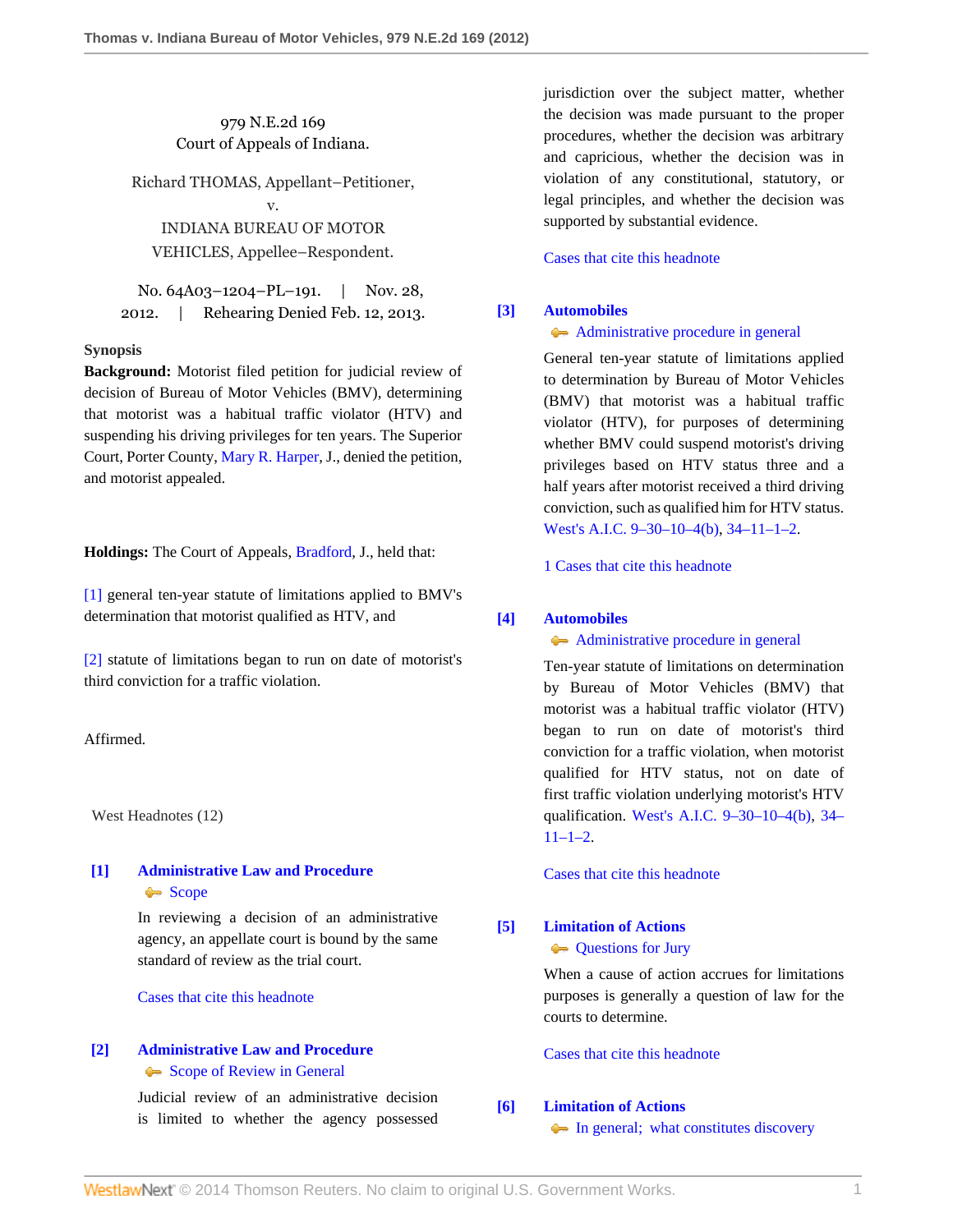Under the discovery rule, a cause of action accrues, and the statute of limitation begins to run, when a claimant knows or in the exercise of ordinary diligence should have known of the injury.

[Cases that cite this headnote](http://www.westlaw.com/Link/RelatedInformation/DocHeadnoteLink?docGuid=I810a26eb399611e28a21ccb9036b2470&headnoteId=202929225400620130407204441&originationContext=document&vr=3.0&rs=cblt1.0&transitionType=CitingReferences&contextData=(sc.Search))

# <span id="page-1-0"></span>**[\[7\]](#page-3-3) [Limitation of Actions](http://www.westlaw.com/Browse/Home/KeyNumber/241/View.html?docGuid=I810a26eb399611e28a21ccb9036b2470&originationContext=document&vr=3.0&rs=cblt1.0&transitionType=DocumentItem&contextData=(sc.Search))**

[Causes of action in general](http://www.westlaw.com/Browse/Home/KeyNumber/241k43/View.html?docGuid=I810a26eb399611e28a21ccb9036b2470&originationContext=document&vr=3.0&rs=cblt1.0&transitionType=DocumentItem&contextData=(sc.Search))

A statute of limitation cannot begin to run until the elements of a cause of action can be shown.

[Cases that cite this headnote](http://www.westlaw.com/Link/RelatedInformation/DocHeadnoteLink?docGuid=I810a26eb399611e28a21ccb9036b2470&headnoteId=202929225400720130407204441&originationContext=document&vr=3.0&rs=cblt1.0&transitionType=CitingReferences&contextData=(sc.Search))

#### <span id="page-1-1"></span>**[\[8\]](#page-3-4) [Automobiles](http://www.westlaw.com/Browse/Home/KeyNumber/48A/View.html?docGuid=I810a26eb399611e28a21ccb9036b2470&originationContext=document&vr=3.0&rs=cblt1.0&transitionType=DocumentItem&contextData=(sc.Search))**

## [Administrative procedure in general](http://www.westlaw.com/Browse/Home/KeyNumber/48Ak144.2(1)/View.html?docGuid=I810a26eb399611e28a21ccb9036b2470&originationContext=document&vr=3.0&rs=cblt1.0&transitionType=DocumentItem&contextData=(sc.Search))

Doctrine of laches did not apply to preclude Bureau of Motor Vehicles (BMV) from suspending motorist's driving privileges based on motorist's status as a habitual traffic violator (HTV), three and a half years after motorist qualified for HTV status due to his third qualifying conviction for a traffic violation, since suspension would not result in any extreme unfairness; motorist's qualifying convictions included convictions for operating a vehicle while intoxicated, reckless driving, and operating a vehicle while intoxicated endangering a person, such that public interest would likely be served, not threatened, by suspension. [West's A.I.C. 9–30–10–4\(b\)](http://www.westlaw.com/Link/Document/FullText?findType=L&pubNum=1000009&cite=INS9-30-10-4&originatingDoc=I810a26eb399611e28a21ccb9036b2470&refType=SP&originationContext=document&vr=3.0&rs=cblt1.0&transitionType=DocumentItem&contextData=(sc.Search)#co_pp_a83b000018c76).

[1 Cases that cite this headnote](http://www.westlaw.com/Link/RelatedInformation/DocHeadnoteLink?docGuid=I810a26eb399611e28a21ccb9036b2470&headnoteId=202929225400820130407204441&originationContext=document&vr=3.0&rs=cblt1.0&transitionType=CitingReferences&contextData=(sc.Search))

# <span id="page-1-2"></span>**[\[9\]](#page-3-5) [Equity](http://www.westlaw.com/Browse/Home/KeyNumber/150/View.html?docGuid=I810a26eb399611e28a21ccb9036b2470&originationContext=document&vr=3.0&rs=cblt1.0&transitionType=DocumentItem&contextData=(sc.Search))**

#### [Application of doctrine in general](http://www.westlaw.com/Browse/Home/KeyNumber/150k84/View.html?docGuid=I810a26eb399611e28a21ccb9036b2470&originationContext=document&vr=3.0&rs=cblt1.0&transitionType=DocumentItem&contextData=(sc.Search))

The question of laches is one to be determined by the court in the exercise of its sound discretion.

[Cases that cite this headnote](http://www.westlaw.com/Link/RelatedInformation/DocHeadnoteLink?docGuid=I810a26eb399611e28a21ccb9036b2470&headnoteId=202929225400920130407204441&originationContext=document&vr=3.0&rs=cblt1.0&transitionType=CitingReferences&contextData=(sc.Search))

#### <span id="page-1-3"></span>**[\[10\]](#page-3-6) [Equity](http://www.westlaw.com/Browse/Home/KeyNumber/150/View.html?docGuid=I810a26eb399611e28a21ccb9036b2470&originationContext=document&vr=3.0&rs=cblt1.0&transitionType=DocumentItem&contextData=(sc.Search))**

#### $\bullet$  [Nature and elements in general](http://www.westlaw.com/Browse/Home/KeyNumber/150k67/View.html?docGuid=I810a26eb399611e28a21ccb9036b2470&originationContext=document&vr=3.0&rs=cblt1.0&transitionType=DocumentItem&contextData=(sc.Search))

Laches is an equitable defense that may be raised to stop a person from asserting a claim that he would normally be entitled to assert.

[Cases that cite this headnote](http://www.westlaw.com/Link/RelatedInformation/DocHeadnoteLink?docGuid=I810a26eb399611e28a21ccb9036b2470&headnoteId=202929225401020130407204441&originationContext=document&vr=3.0&rs=cblt1.0&transitionType=CitingReferences&contextData=(sc.Search))

### <span id="page-1-4"></span>**[\[11\]](#page-3-7) [Equity](http://www.westlaw.com/Browse/Home/KeyNumber/150/View.html?docGuid=I810a26eb399611e28a21ccb9036b2470&originationContext=document&vr=3.0&rs=cblt1.0&transitionType=DocumentItem&contextData=(sc.Search))**

# $\bullet\bullet\$  [Nature and elements in general](http://www.westlaw.com/Browse/Home/KeyNumber/150k67/View.html?docGuid=I810a26eb399611e28a21ccb9036b2470&originationContext=document&vr=3.0&rs=cblt1.0&transitionType=DocumentItem&contextData=(sc.Search))

The rationale behind the doctrine of laches is that a person who, for an unreasonable length of time, has neglected to assert a claim against another waives the right to assert his claim when this delay prejudices the person against whom he would assert it.

[Cases that cite this headnote](http://www.westlaw.com/Link/RelatedInformation/DocHeadnoteLink?docGuid=I810a26eb399611e28a21ccb9036b2470&headnoteId=202929225401120130407204441&originationContext=document&vr=3.0&rs=cblt1.0&transitionType=CitingReferences&contextData=(sc.Search))

# <span id="page-1-5"></span>**[\[12\]](#page-3-8) [Equity](http://www.westlaw.com/Browse/Home/KeyNumber/150/View.html?docGuid=I810a26eb399611e28a21ccb9036b2470&originationContext=document&vr=3.0&rs=cblt1.0&transitionType=DocumentItem&contextData=(sc.Search))**

### [Rights of public](http://www.westlaw.com/Browse/Home/KeyNumber/150k85/View.html?docGuid=I810a26eb399611e28a21ccb9036b2470&originationContext=document&vr=3.0&rs=cblt1.0&transitionType=DocumentItem&contextData=(sc.Search))

Equitable defenses, such as laches, typically may not be asserted against the government when it acts in its sovereign capacity to protect the public welfare.

[Cases that cite this headnote](http://www.westlaw.com/Link/RelatedInformation/DocHeadnoteLink?docGuid=I810a26eb399611e28a21ccb9036b2470&headnoteId=202929225401220130407204441&originationContext=document&vr=3.0&rs=cblt1.0&transitionType=CitingReferences&contextData=(sc.Search))

#### **Attorneys and Law Firms**

**\*170** [Adam J. Sedia,](http://www.westlaw.com/Link/Document/FullText?findType=h&pubNum=176284&cite=0436973501&originatingDoc=I810a26eb399611e28a21ccb9036b2470&refType=RQ&originationContext=document&vr=3.0&rs=cblt1.0&transitionType=DocumentItem&contextData=(sc.Search)) Rubino, Ruman, Crosmer & Polen, Dyer, IN, Attorney for Appellant.

[Gregory F. Zoeller](http://www.westlaw.com/Link/Document/FullText?findType=h&pubNum=176284&cite=0136038801&originatingDoc=I810a26eb399611e28a21ccb9036b2470&refType=RQ&originationContext=document&vr=3.0&rs=cblt1.0&transitionType=DocumentItem&contextData=(sc.Search)), Attorney General of Indiana, [Elizabeth](http://www.westlaw.com/Link/Document/FullText?findType=h&pubNum=176284&cite=0464289701&originatingDoc=I810a26eb399611e28a21ccb9036b2470&refType=RQ&originationContext=document&vr=3.0&rs=cblt1.0&transitionType=DocumentItem&contextData=(sc.Search)) [Rogers](http://www.westlaw.com/Link/Document/FullText?findType=h&pubNum=176284&cite=0464289701&originatingDoc=I810a26eb399611e28a21ccb9036b2470&refType=RQ&originationContext=document&vr=3.0&rs=cblt1.0&transitionType=DocumentItem&contextData=(sc.Search)), Deputy Attorney General, Indianapolis, IN, Attorneys for Appellee.

**Opinion**

# **OPINION**

#### [BRADFORD](http://www.westlaw.com/Link/Document/FullText?findType=h&pubNum=176284&cite=0117178901&originatingDoc=I810a26eb399611e28a21ccb9036b2470&refType=RQ&originationContext=document&vr=3.0&rs=cblt1.0&transitionType=DocumentItem&contextData=(sc.Search)), Judge.

Approximately three and one-half years after receiving his third qualifying driving conviction within a ten-year period, Richard Thomas received notice from the **\*171** Indiana Bureau of Motor Vehicles that, pursuant to [Indiana Code](http://www.westlaw.com/Link/Document/FullText?findType=L&pubNum=1000009&cite=INS9-30-10-4&originatingDoc=I810a26eb399611e28a21ccb9036b2470&refType=SP&originationContext=document&vr=3.0&rs=cblt1.0&transitionType=DocumentItem&contextData=(sc.Search)#co_pp_a83b000018c76) [section 9–30–10–4\(b\),](http://www.westlaw.com/Link/Document/FullText?findType=L&pubNum=1000009&cite=INS9-30-10-4&originatingDoc=I810a26eb399611e28a21ccb9036b2470&refType=SP&originationContext=document&vr=3.0&rs=cblt1.0&transitionType=DocumentItem&contextData=(sc.Search)#co_pp_a83b000018c76) he qualified as a habitual traffic violator, and, as a result, that his driving privileges would be suspended for a period often years. Thomas requested relief on administrative review. This request was denied. Thomas subsequently filed a petition for judicial review of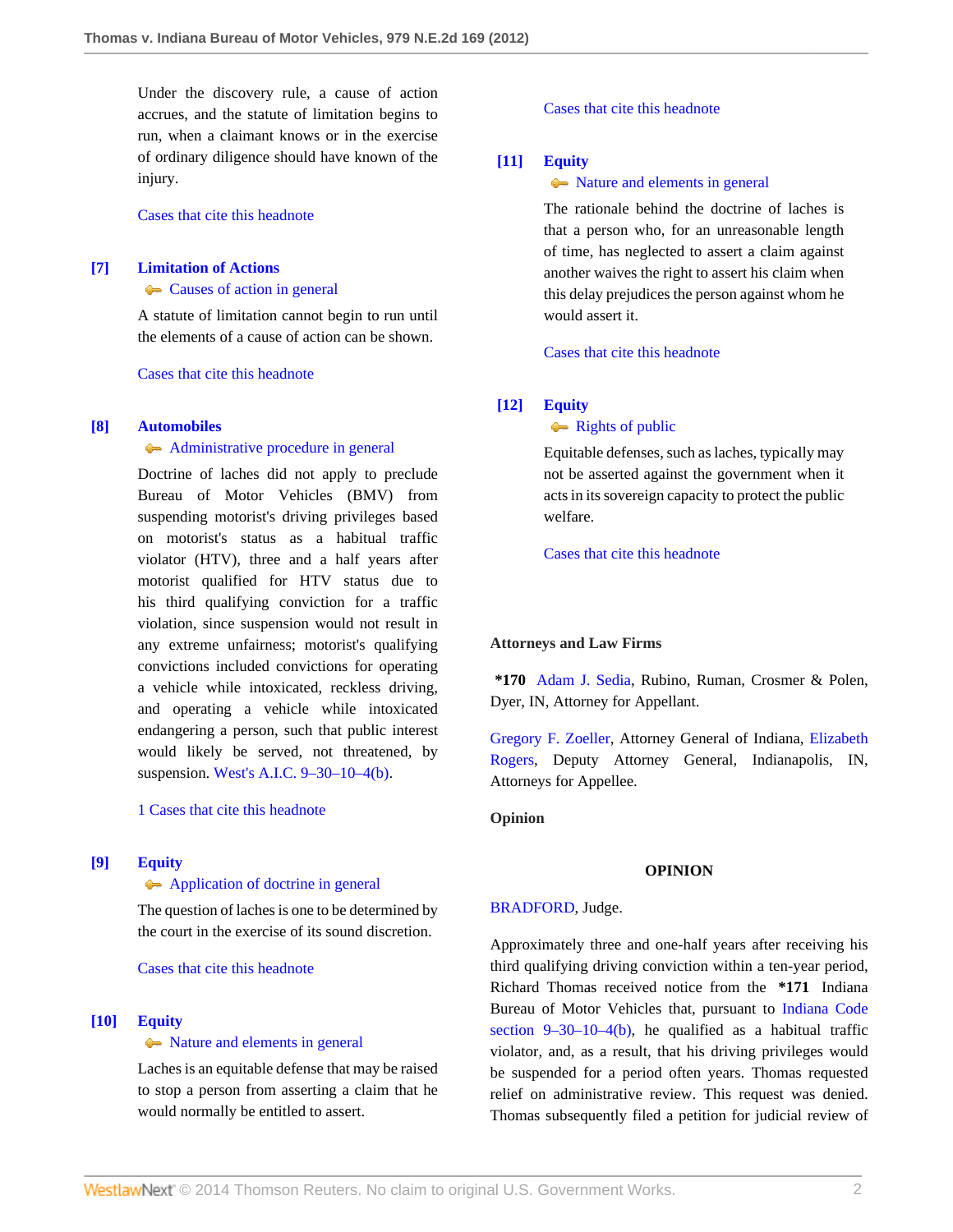the Bureau's determination claiming that the Bureau did not notify him of its determination regarding his status as a habitual traffic violator in a timely fashion. The trial court found against Thomas, concluding that the relevant statutory provisions did not set forth an applicable statute of limitation for imposing habitual traffic violator status, and that it did not have the power to impose any such statute of limitation.

On appeal, Thomas contends that the trial court erred by concluding that the Bureau's notice regarding his status as a habitual traffic violator was timely. Thomas alternatively claims that even if the notice was timely, the suspension of his driving privileges should be barred by the doctrine of laches. Concluding that the Bureau timely notified Thomas that he qualified as a habitual traffic violator and that the doctrine of laches is inapplicable to the instant matter, we affirm.

# **FACTS AND PROCEDURAL HISTORY**

On February 6, 2001, Thomas was convicted of operating a motor vehicle while intoxicated. On January 3, 2008, Thomas was convicted of reckless driving. On May 13, 2008, Thomas was convicted of operating while intoxicated endangering a person. The May 13, 2008 conviction qualified Thomas as a habitual traffic violator ("HTV") under [Indiana Code](http://www.westlaw.com/Link/Document/FullText?findType=L&pubNum=1000009&cite=INS9-30-10-4&originatingDoc=I810a26eb399611e28a21ccb9036b2470&refType=SP&originationContext=document&vr=3.0&rs=cblt1.0&transitionType=DocumentItem&contextData=(sc.Search)#co_pp_a83b000018c76) [section 9–30–10–4\(b\).](http://www.westlaw.com/Link/Document/FullText?findType=L&pubNum=1000009&cite=INS9-30-10-4&originatingDoc=I810a26eb399611e28a21ccb9036b2470&refType=SP&originationContext=document&vr=3.0&rs=cblt1.0&transitionType=DocumentItem&contextData=(sc.Search)#co_pp_a83b000018c76) On December 23, 2011, the Indiana Bureau of Motor Vehicles ("BMV") notified Thomas that he qualified as an HTV, and, as a result, that his driving privileges would be suspended for ten years, effective January 12,2012, through January 24, 2022.

Thomas requested an administrative review of the determination that he qualified as an HTV. The BMV conducted an administrative review, after which it affirmed Thomas's HTV qualification as well as the suspension of his driving privileges. Thomas thereafter filed a petition for judicial review of the BMV's decision. The trial court conducted a hearing on April 9, 2012, after which it denied Thomas's petition for judicial review. This appeal follows.

## <span id="page-2-1"></span>**DISCUSSION AND DECISION**

<span id="page-2-0"></span>**[\[1\]](#page-0-2) [\[2\]](#page-0-3)** In reviewing a decision of an administrative agency, we are bound by the same standard of review as the trial court. *[Hopkins v. Tipton County Health](http://www.westlaw.com/Link/Document/FullText?findType=Y&serNum=2002342143&pubNum=578&fi=co_pp_sp_578_607&originationContext=document&vr=3.0&rs=cblt1.0&transitionType=DocumentItem&contextData=(sc.Search)#co_pp_sp_578_607) Dep't,* [769 N.E.2d 604, 607 \(Ind.Ct.App.2002\)](http://www.westlaw.com/Link/Document/FullText?findType=Y&serNum=2002342143&pubNum=578&fi=co_pp_sp_578_607&originationContext=document&vr=3.0&rs=cblt1.0&transitionType=DocumentItem&contextData=(sc.Search)#co_pp_sp_578_607) (citing *[Holmes v. Bd. of Zoning Appeals,](http://www.westlaw.com/Link/Document/FullText?findType=Y&serNum=1994108882&pubNum=578&fi=co_pp_sp_578_524&originationContext=document&vr=3.0&rs=cblt1.0&transitionType=DocumentItem&contextData=(sc.Search)#co_pp_sp_578_524)* 634 N.E.2d 522, 524

[\(Ind.Ct.App.1994\)](http://www.westlaw.com/Link/Document/FullText?findType=Y&serNum=1994108882&pubNum=578&fi=co_pp_sp_578_524&originationContext=document&vr=3.0&rs=cblt1.0&transitionType=DocumentItem&contextData=(sc.Search)#co_pp_sp_578_524)). Judicial review of an administrative decision is limited to whether the agency possessed jurisdiction over the subject matter, whether the decision was made pursuant to the proper procedures, whether the decision was arbitrary and capricious, whether the decision was in violation of any constitutional, statutory, or legal principles, and whether the decision was supported by substantial evidence. *[Ripley County Bd. of Zoning](http://www.westlaw.com/Link/Document/FullText?findType=Y&serNum=1996078201&pubNum=578&fi=co_pp_sp_578_203&originationContext=document&vr=3.0&rs=cblt1.0&transitionType=DocumentItem&contextData=(sc.Search)#co_pp_sp_578_203) [Appeals v. Rumpke of Ind., Inc.,](http://www.westlaw.com/Link/Document/FullText?findType=Y&serNum=1996078201&pubNum=578&fi=co_pp_sp_578_203&originationContext=document&vr=3.0&rs=cblt1.0&transitionType=DocumentItem&contextData=(sc.Search)#co_pp_sp_578_203)* 663 N.E.2d 198, 203 [\(Ind.Ct.App.1996\)](http://www.westlaw.com/Link/Document/FullText?findType=Y&serNum=1996078201&pubNum=578&fi=co_pp_sp_578_203&originationContext=document&vr=3.0&rs=cblt1.0&transitionType=DocumentItem&contextData=(sc.Search)#co_pp_sp_578_203).

*[Ind. Bureau of Motor Vehicles v. McNeil,](http://www.westlaw.com/Link/Document/FullText?findType=Y&serNum=2022703596&pubNum=578&fi=co_pp_sp_578_900&originationContext=document&vr=3.0&rs=cblt1.0&transitionType=DocumentItem&contextData=(sc.Search)#co_pp_sp_578_900)* 931 N.E.2d 897, [900 \(Ind.Ct.App.2010\)](http://www.westlaw.com/Link/Document/FullText?findType=Y&serNum=2022703596&pubNum=578&fi=co_pp_sp_578_900&originationContext=document&vr=3.0&rs=cblt1.0&transitionType=DocumentItem&contextData=(sc.Search)#co_pp_sp_578_900), *trans. denied.* Because the issue presented in the instant matter is a question of law, our standard of review is de novo. *Hopkins,* [769 N.E.2d at 607](http://www.westlaw.com/Link/Document/FullText?findType=Y&serNum=2002342143&pubNum=578&fi=co_pp_sp_578_607&originationContext=document&vr=3.0&rs=cblt1.0&transitionType=DocumentItem&contextData=(sc.Search)#co_pp_sp_578_607) (citing *Holmes,* [634 N.E.2d at 524\).](http://www.westlaw.com/Link/Document/FullText?findType=Y&serNum=1994108882&pubNum=578&fi=co_pp_sp_578_524&originationContext=document&vr=3.0&rs=cblt1.0&transitionType=DocumentItem&contextData=(sc.Search)#co_pp_sp_578_524) We will reverse **\*172** only if an error of law is demonstrated. *[Id.](http://www.westlaw.com/Link/Document/FullText?findType=Y&serNum=2002342143&originationContext=document&vr=3.0&rs=cblt1.0&transitionType=DocumentItem&contextData=(sc.Search))* (citing *[Holmes,](http://www.westlaw.com/Link/Document/FullText?findType=Y&serNum=1994108882&pubNum=578&fi=co_pp_sp_578_524&originationContext=document&vr=3.0&rs=cblt1.0&transitionType=DocumentItem&contextData=(sc.Search)#co_pp_sp_578_524)* [634 N.E.2d at 524\).](http://www.westlaw.com/Link/Document/FullText?findType=Y&serNum=1994108882&pubNum=578&fi=co_pp_sp_578_524&originationContext=document&vr=3.0&rs=cblt1.0&transitionType=DocumentItem&contextData=(sc.Search)#co_pp_sp_578_524)

#### **A. Statute of Limitations**

<span id="page-2-2"></span>**[\[3\]](#page-0-0)** Thomas contends that the BMV's notice regarding his driving status and the resulting suspension of his driving privileges was untimely. Thomas argues that a statutory limitation period should apply to determinations by the BMV regarding HTV status. Thomas, however, does not clearly state what statutory limitation period should apply to determinations regarding HTV status. Thomas acknowledges that this court has previously held that the two-year limitation period set forth by [Indiana Code section 34–11–2–4](http://www.westlaw.com/Link/Document/FullText?findType=L&pubNum=1000009&cite=INS34-11-2-4&originatingDoc=I810a26eb399611e28a21ccb9036b2470&refType=LQ&originationContext=document&vr=3.0&rs=cblt1.0&transitionType=DocumentItem&contextData=(sc.Search)) does not apply to BMV determinations regarding HTV status, *McNeil*, [931 N.E.2d at 902,](http://www.westlaw.com/Link/Document/FullText?findType=Y&serNum=2022703596&pubNum=578&fi=co_pp_sp_578_902&originationContext=document&vr=3.0&rs=cblt1.0&transitionType=DocumentItem&contextData=(sc.Search)#co_pp_sp_578_902) but argues that the general tenyear limitation period set for by [Indiana Code section 34–11–](http://www.westlaw.com/Link/Document/FullText?findType=L&pubNum=1000009&cite=INS34-11-1-2&originatingDoc=I810a26eb399611e28a21ccb9036b2470&refType=LQ&originationContext=document&vr=3.0&rs=cblt1.0&transitionType=DocumentItem&contextData=(sc.Search)) [1–2](http://www.westlaw.com/Link/Document/FullText?findType=L&pubNum=1000009&cite=INS34-11-1-2&originatingDoc=I810a26eb399611e28a21ccb9036b2470&refType=LQ&originationContext=document&vr=3.0&rs=cblt1.0&transitionType=DocumentItem&contextData=(sc.Search)) should not apply. Specifically, Thomas claims that the general ten-year limitation period should not apply because a ten-year delay in notifying one of his status as an HTV and the resulting suspension of his driving privileges transforms the suspension from a regulatory to a punitive measure.

In *[McNeil,](http://www.westlaw.com/Link/Document/FullText?findType=Y&serNum=2022703596&originationContext=document&vr=3.0&rs=cblt1.0&transitionType=DocumentItem&contextData=(sc.Search))* appellant was notified approximately two years after receiving his third qualifying driving conviction that the BMV had determined that he qualified as an HTV, and, as a result, his driving privileges would be suspended for ten years. *Id.* [at 900.](http://www.westlaw.com/Link/Document/FullText?findType=Y&serNum=2022703596&originationContext=document&vr=3.0&rs=cblt1.0&transitionType=DocumentItem&contextData=(sc.Search)) Appellant sought judicial review of the BMV's determination, claiming that the two-year statute of limitation that applied to actions for forfeitures should apply to determinations regarding one's status as an HTV and that the BMV had failed to provide him with timely notice of its determination regarding his HTV status. *[Id.](http://www.westlaw.com/Link/Document/FullText?findType=Y&serNum=2022703596&originationContext=document&vr=3.0&rs=cblt1.0&transitionType=DocumentItem&contextData=(sc.Search))* Upon review, we concluded that "the determination of HTV status and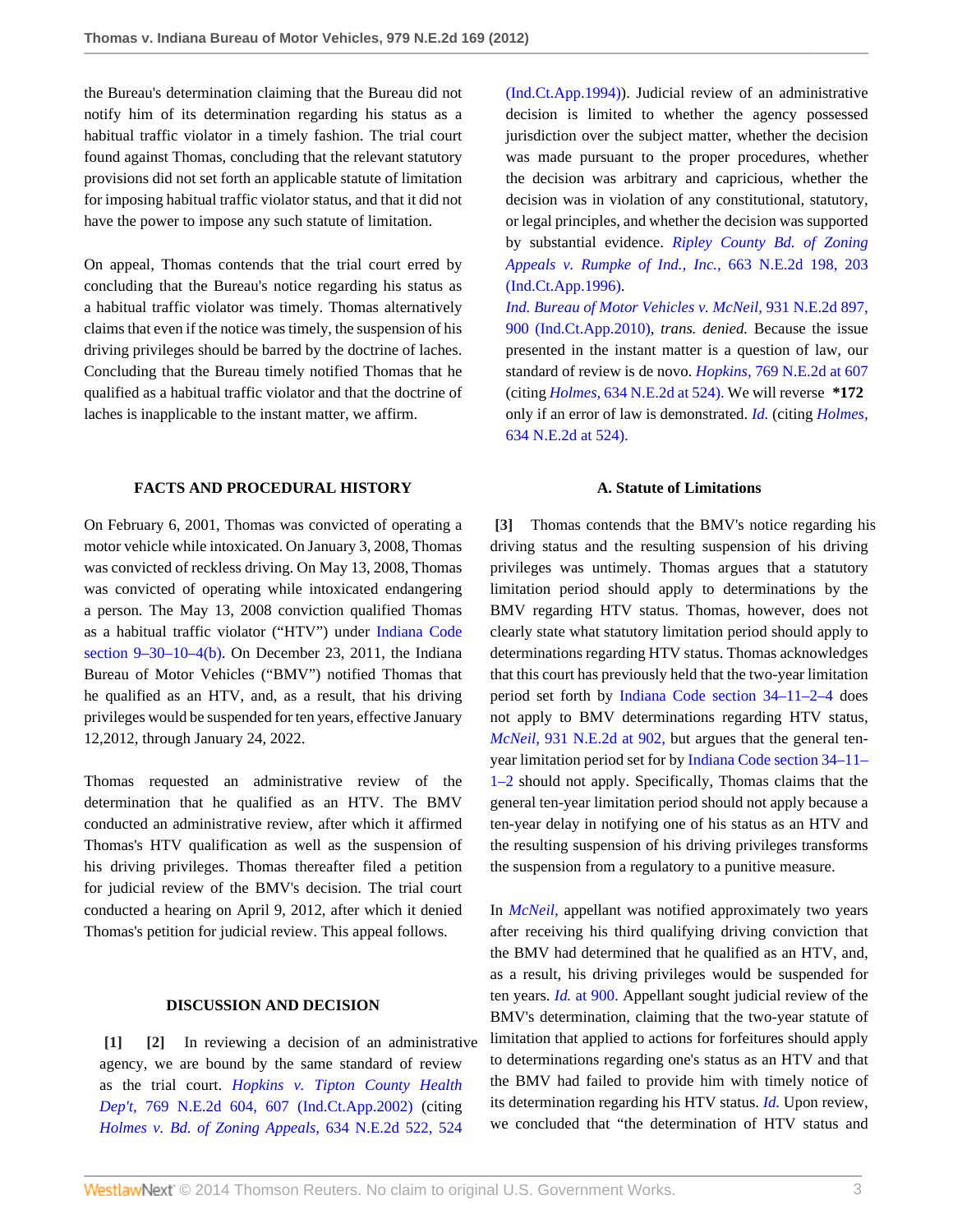the suspension of one's driving privileges by the BMV is not an action for 'a forfeiture of penalty given by statute,' and the two-year statute of limitations under [Indiana Code](http://www.westlaw.com/Link/Document/FullText?findType=L&pubNum=1000009&cite=INS34-11-2-4&originatingDoc=I810a26eb399611e28a21ccb9036b2470&refType=LQ&originationContext=document&vr=3.0&rs=cblt1.0&transitionType=DocumentItem&contextData=(sc.Search)) [section 34–11–2–4](http://www.westlaw.com/Link/Document/FullText?findType=L&pubNum=1000009&cite=INS34-11-2-4&originatingDoc=I810a26eb399611e28a21ccb9036b2470&refType=LQ&originationContext=document&vr=3.0&rs=cblt1.0&transitionType=DocumentItem&contextData=(sc.Search)) does not apply." *Id.* [at 902.](http://www.westlaw.com/Link/Document/FullText?findType=Y&serNum=2022703596&originationContext=document&vr=3.0&rs=cblt1.0&transitionType=DocumentItem&contextData=(sc.Search)) We further concluded that while the appellant raised several policy issues in support of the application of a statute of limitation for determinations made by the BMV, it is for the General Assembly to determine what, if any, statute of limitations applies and "they [had] not deemed to do so thus far." *[Id.](http://www.westlaw.com/Link/Document/FullText?findType=Y&serNum=2022703596&originationContext=document&vr=3.0&rs=cblt1.0&transitionType=DocumentItem&contextData=(sc.Search))*

It does not appear that the General Assembly has amended Indiana Code section 9–30–10 to include a statute of limitation since our 2010 decision in *[McNeil.](http://www.westlaw.com/Link/Document/FullText?findType=Y&serNum=2022703596&originationContext=document&vr=3.0&rs=cblt1.0&transitionType=DocumentItem&contextData=(sc.Search))* However, the Indiana Supreme Court has recently held that the General Assembly enacted the general ten-year statute of limitation prescribed in [Indiana Code section 34–11–1–2](http://www.westlaw.com/Link/Document/FullText?findType=L&pubNum=1000009&cite=INS34-11-1-2&originatingDoc=I810a26eb399611e28a21ccb9036b2470&refType=LQ&originationContext=document&vr=3.0&rs=cblt1.0&transitionType=DocumentItem&contextData=(sc.Search)) "for the very purpose of supplying a statute of limitation when one has not otherwise been provided by a more specific statutory scheme." *[Ind. Spine Group, PC v. Pilot Travel Ctrs., LLC,](http://www.westlaw.com/Link/Document/FullText?findType=Y&serNum=2026528924&pubNum=578&fi=co_pp_sp_578_794&originationContext=document&vr=3.0&rs=cblt1.0&transitionType=DocumentItem&contextData=(sc.Search)#co_pp_sp_578_794)* [959 N.E.2d 789, 794 \(Ind.2011\)](http://www.westlaw.com/Link/Document/FullText?findType=Y&serNum=2026528924&pubNum=578&fi=co_pp_sp_578_794&originationContext=document&vr=3.0&rs=cblt1.0&transitionType=DocumentItem&contextData=(sc.Search)#co_pp_sp_578_794) (internal quotation omitted). Accordingly, in light of the Supreme Court's holding in *[Indiana Spine Group,](http://www.westlaw.com/Link/Document/FullText?findType=Y&serNum=2026528924&originationContext=document&vr=3.0&rs=cblt1.0&transitionType=DocumentItem&contextData=(sc.Search))* we must assume that, until the General Assembly provides otherwise, the general ten-year statute of limitation prescribed in [Indiana Code section 34–11–1–](http://www.westlaw.com/Link/Document/FullText?findType=L&pubNum=1000009&cite=INS34-11-1-2&originatingDoc=I810a26eb399611e28a21ccb9036b2470&refType=LQ&originationContext=document&vr=3.0&rs=cblt1.0&transitionType=DocumentItem&contextData=(sc.Search)) [2](http://www.westlaw.com/Link/Document/FullText?findType=L&pubNum=1000009&cite=INS34-11-1-2&originatingDoc=I810a26eb399611e28a21ccb9036b2470&refType=LQ&originationContext=document&vr=3.0&rs=cblt1.0&transitionType=DocumentItem&contextData=(sc.Search)) applies to claims relating to determinations by the BMV regarding HTV status and the suspension of one's driving privileges.

the general ten-year statute of limitation prescribed in [Indiana](http://www.westlaw.com/Link/Document/FullText?findType=L&pubNum=1000009&cite=INS34-11-1-2&originatingDoc=I810a26eb399611e28a21ccb9036b2470&refType=LQ&originationContext=document&vr=3.0&rs=cblt1.0&transitionType=DocumentItem&contextData=(sc.Search)) [Code section 34–11–1–2](http://www.westlaw.com/Link/Document/FullText?findType=L&pubNum=1000009&cite=INS34-11-1-2&originatingDoc=I810a26eb399611e28a21ccb9036b2470&refType=LQ&originationContext=document&vr=3.0&rs=cblt1.0&transitionType=DocumentItem&contextData=(sc.Search)) does apply, the ten-year period should have begun to run from the date of his first qualifying conviction. We disagree. "When a cause of action accrues is generally a question of law for the courts to determine." **\*173** *[Strauser v. Westfield Ins. Co.,](http://www.westlaw.com/Link/Document/FullText?findType=Y&serNum=2006664468&pubNum=578&fi=co_pp_sp_578_1185&originationContext=document&vr=3.0&rs=cblt1.0&transitionType=DocumentItem&contextData=(sc.Search)#co_pp_sp_578_1185)* 827 N.E.2d 1181, 1185 [\(Ind.Ct.App.2005\)](http://www.westlaw.com/Link/Document/FullText?findType=Y&serNum=2006664468&pubNum=578&fi=co_pp_sp_578_1185&originationContext=document&vr=3.0&rs=cblt1.0&transitionType=DocumentItem&contextData=(sc.Search)#co_pp_sp_578_1185). "Under Indiana's discovery rule, a cause of action accrues, and the statute of limitation begins to run, when a claimant knows or in the exercise of ordinary diligence should have known of the injury." *[Pflanz v. Foster,](http://www.westlaw.com/Link/Document/FullText?findType=Y&serNum=2016341595&pubNum=578&fi=co_pp_sp_578_759&originationContext=document&vr=3.0&rs=cblt1.0&transitionType=DocumentItem&contextData=(sc.Search)#co_pp_sp_578_759)* [888 N.E.2d 756, 759 \(Ind.2008\)](http://www.westlaw.com/Link/Document/FullText?findType=Y&serNum=2016341595&pubNum=578&fi=co_pp_sp_578_759&originationContext=document&vr=3.0&rs=cblt1.0&transitionType=DocumentItem&contextData=(sc.Search)#co_pp_sp_578_759). Thus, a statute of limitation cannot begin to run until the elements of a cause of action can be shown. *See generally id.* [at 758](http://www.westlaw.com/Link/Document/FullText?findType=Y&serNum=2016341595&originationContext=document&vr=3.0&rs=cblt1.0&transitionType=DocumentItem&contextData=(sc.Search)) (providing that a claimant cannot recover before suffering actual damage).

<span id="page-3-9"></span>[Indiana Code section 9–30–10–4\(b\)](http://www.westlaw.com/Link/Document/FullText?findType=L&pubNum=1000009&cite=INS9-30-10-4&originatingDoc=I810a26eb399611e28a21ccb9036b2470&refType=SP&originationContext=document&vr=3.0&rs=cblt1.0&transitionType=DocumentItem&contextData=(sc.Search)#co_pp_a83b000018c76) provides, in relevant part, that "[a] person who has accumulated at least three (3) judgments within a ten (10) year period for any of the [qualifying] violations,  $\frac{1}{1}$  $\frac{1}{1}$  $\frac{1}{1}$  singularly or in combination, and not arising out of the same incident, is a habitual violator." The clear language of [Indiana Code section 9–30–10–4\(b\)](http://www.westlaw.com/Link/Document/FullText?findType=L&pubNum=1000009&cite=INS9-30-10-4&originatingDoc=I810a26eb399611e28a21ccb9036b2470&refType=SP&originationContext=document&vr=3.0&rs=cblt1.0&transitionType=DocumentItem&contextData=(sc.Search)#co_pp_a83b000018c76) states that one does not qualify as an HTV until the individual receives his third qualifying conviction. It would be illogical to begin to run the applicable statute of limitation before one qualifies as an HTV because no loss has occurred. Thomas did not suffer damage, *i.e.,* qualify as an HTV, until he received his third qualifying conviction in a ten-year period. As such, we must conclude that the general ten-year statute of limitation prescribed in [Indiana Code section 34–11–1–2](http://www.westlaw.com/Link/Document/FullText?findType=L&pubNum=1000009&cite=INS34-11-1-2&originatingDoc=I810a26eb399611e28a21ccb9036b2470&refType=LQ&originationContext=document&vr=3.0&rs=cblt1.0&transitionType=DocumentItem&contextData=(sc.Search)) did not begin to run until Thomas qualified as an HTV, *i.e.,* the date he "suffered harm" by qualifying as an HTV.

In addition, we are unconvinced by Thomas's claim that allowing the general ten-year statute of limitation prescribed in [Indiana Code section 34–11–1–2](http://www.westlaw.com/Link/Document/FullText?findType=L&pubNum=1000009&cite=INS34-11-1-2&originatingDoc=I810a26eb399611e28a21ccb9036b2470&refType=LQ&originationContext=document&vr=3.0&rs=cblt1.0&transitionType=DocumentItem&contextData=(sc.Search)) to begin to run on the date the individual qualifies as an HTV under 9–30–10–4(b) transforms the penalties one might incur as a result of their status as an HTV from a regulatory to a punitive measure. As we stated in *[McNeil,](http://www.westlaw.com/Link/Document/FullText?findType=Y&serNum=2022703596&originationContext=document&vr=3.0&rs=cblt1.0&transitionType=DocumentItem&contextData=(sc.Search))* it is for the General Assembly, not the judiciary, to decide if a shorter limitations period is appropriate in circumstances like those presented in the instant matter. *See McNeil,* [931 N.E.2d at 902.](http://www.westlaw.com/Link/Document/FullText?findType=Y&serNum=2022703596&pubNum=578&fi=co_pp_sp_578_902&originationContext=document&vr=3.0&rs=cblt1.0&transitionType=DocumentItem&contextData=(sc.Search)#co_pp_sp_578_902) The General Assembly has not done so.

## <span id="page-3-8"></span><span id="page-3-7"></span><span id="page-3-6"></span><span id="page-3-5"></span><span id="page-3-4"></span>**B. Doctrine of Laches**

<span id="page-3-3"></span><span id="page-3-2"></span><span id="page-3-1"></span><span id="page-3-0"></span>**[\[4\]](#page-0-1) [\[5\]](#page-0-4) [\[6\]](#page-0-5) [\[7](#page-1-0)]** Thomas additionally argues that even if that even if the BMV did provide him with timely notice of **[\[8\]](#page-1-1) [\[9](#page-1-2)] [\[10\]](#page-1-3) [\[11\]](#page-1-4) [\[12\]](#page-1-5)** Thomas alternatively contends his status as an HTV, the ten-year suspension of his driving privileges should be barred by the doctrine of laches. " 'The question of laches is one to be determined by the court in the exercise of its sound discretion.' " *[Ind. Real Estate Comm'n v.](http://www.westlaw.com/Link/Document/FullText?findType=Y&serNum=2002279751&pubNum=578&fi=co_pp_sp_578_1273&originationContext=document&vr=3.0&rs=cblt1.0&transitionType=DocumentItem&contextData=(sc.Search)#co_pp_sp_578_1273) Ackman,* [766 N.E.2d 1269, 1273 \(Ind.Ct.App.2002\)](http://www.westlaw.com/Link/Document/FullText?findType=Y&serNum=2002279751&pubNum=578&fi=co_pp_sp_578_1273&originationContext=document&vr=3.0&rs=cblt1.0&transitionType=DocumentItem&contextData=(sc.Search)#co_pp_sp_578_1273) (quoting *[Simon v. City of Auburn, Ind., Bd. of Zoning Appeals,](http://www.westlaw.com/Link/Document/FullText?findType=Y&serNum=1988024690&pubNum=578&fi=co_pp_sp_578_215&originationContext=document&vr=3.0&rs=cblt1.0&transitionType=DocumentItem&contextData=(sc.Search)#co_pp_sp_578_215)* 519 [N.E.2d 205, 215 \(Ind.Ct.App.1988\)](http://www.westlaw.com/Link/Document/FullText?findType=Y&serNum=1988024690&pubNum=578&fi=co_pp_sp_578_215&originationContext=document&vr=3.0&rs=cblt1.0&transitionType=DocumentItem&contextData=(sc.Search)#co_pp_sp_578_215)). " 'For a decision to be reversed on appeal, an abuse of discretion must be clearly demonstrated.' " *[Id.](http://www.westlaw.com/Link/Document/FullText?findType=Y&serNum=2002279751&originationContext=document&vr=3.0&rs=cblt1.0&transitionType=DocumentItem&contextData=(sc.Search))* (quoting *Simon,* [519 N.E.2d at 215\).](http://www.westlaw.com/Link/Document/FullText?findType=Y&serNum=1988024690&pubNum=578&fi=co_pp_sp_578_215&originationContext=document&vr=3.0&rs=cblt1.0&transitionType=DocumentItem&contextData=(sc.Search)#co_pp_sp_578_215) "An abuse of discretion occurs only when the trial court's conclusion and judgment is clearly against the logic and effect of the facts and circumstances before the court, or the reasonable, probable, and actual deductions to be drawn therefrom." *[Id.](http://www.westlaw.com/Link/Document/FullText?findType=Y&serNum=2002279751&originationContext=document&vr=3.0&rs=cblt1.0&transitionType=DocumentItem&contextData=(sc.Search))* (citing *[Taylor v. Metro. Dev. Comm'n,](http://www.westlaw.com/Link/Document/FullText?findType=Y&serNum=1982129236&pubNum=578&originationContext=document&vr=3.0&rs=cblt1.0&transitionType=DocumentItem&contextData=(sc.Search))* 436 [N.E.2d 1157 \(Ind.Ct.App.1982\)](http://www.westlaw.com/Link/Document/FullText?findType=Y&serNum=1982129236&pubNum=578&originationContext=document&vr=3.0&rs=cblt1.0&transitionType=DocumentItem&contextData=(sc.Search))).

> Laches is an equitable defense that may be raised to stop a person from asserting a claim that he would normally **\*174** be entitled to assert.